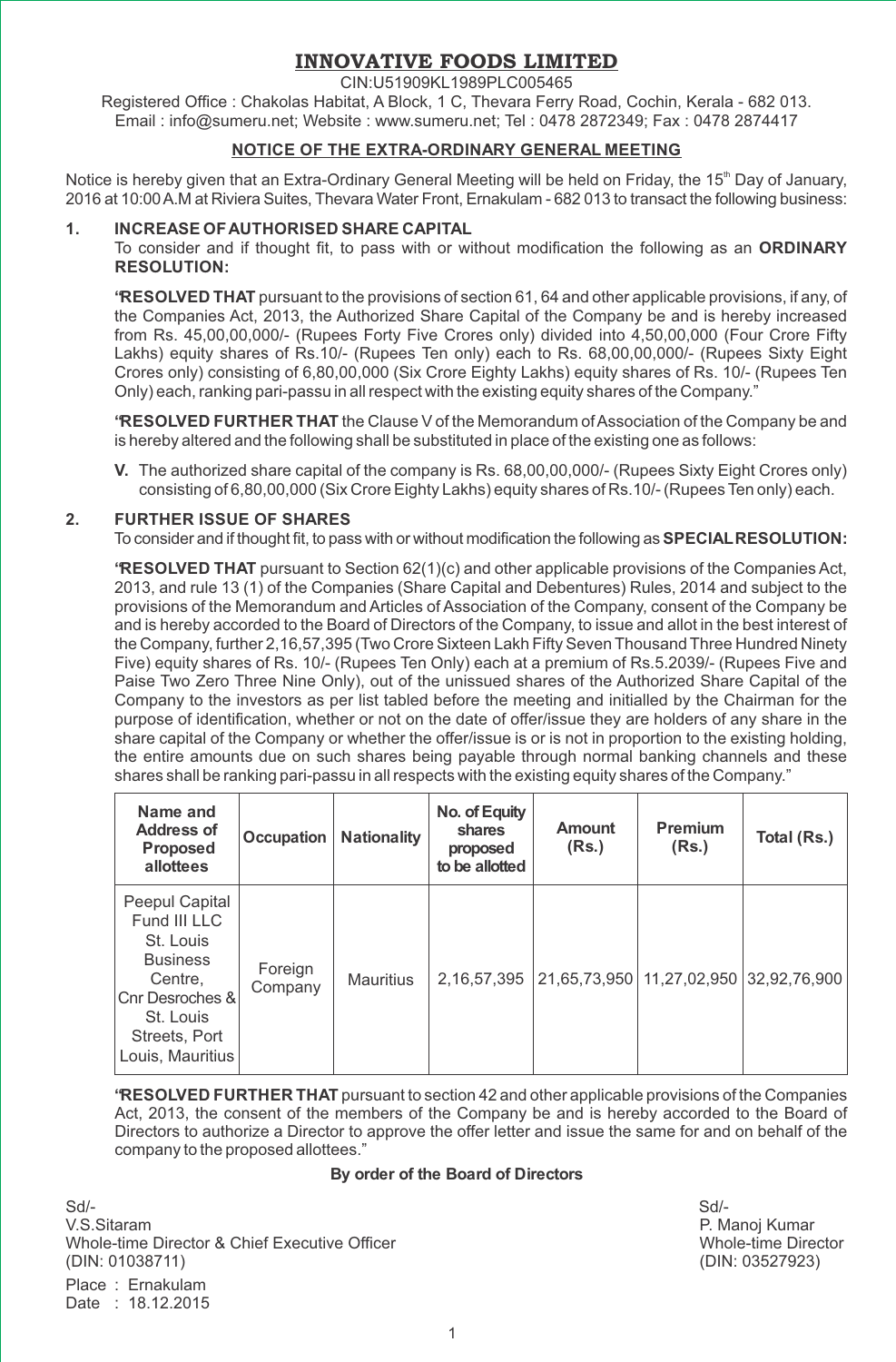#### **Notes:-**

- 1. A member entitled to attend and vote is entitled to appoint a proxy to attend and vote on a poll on his **behalf and the proxy need not be a member. The proxy forms duly completed, stamped and signed mustbe depositedatthe registeredoffice ofthe companynotlessthan48 hoursbefore the meeting.**
- 2. **Proxiessubmittedonbehalfoflimitedcompanies, societiesetc. mustbe supportedbyanappropriate resolutions/authority, as applicable. A person can act as proxy on behalf of members not exceeding fiftyandholdinginthe aggregate notmore than10% ofthe totalshare capitalofthe companycarrying** voting rights. In case a proxy is proposed to be appointed by a member holding more than 10% of the total share capital of the company carrying voting rights, then such proxy shall not act as a proxy for **anyotherpersonorshareholder.**
- 3. **ExplanatorystatementpursuanttoSection102 ofthe CompaniesAct, 2013 isannexed**
- 4. Members/Proxies should bring the Attendance Slip sent herewith duly filled in and signed and photo ID proof for attending the Meeting.
- 5. Members are requested to:

i) Intimate to the Company/ Company's Registrar & Share Transfer Agent, changes if any, in their respective addresses along with the pin code number at an early date.

ii) Quote Folio numbers in all their correspondences.

iii) Consolidate holdings into one folio in case of multiplicity of folios with names in identical orders.

- 6. Non- Resident Indian Shareholders are requested to inform the Company immediately the change in the residential status on return to India for permanent settlement.
- 7. Corporate Members are requested to send a duly certified copy of the Board Resolution authorizing their representative to attend and vote at the Extra-ordinary General Meeting.
- 8. The Route Map to reach the venue of the General Meeting including prominent land mark for easy location is provided at the Notice.
- 9. Relevancy of question and the order of speakers will be decided by the Chairman. Members are requested to bring their copy of Notice of EGM along with them at the meeting.
- 10. Members may also note that the Notice of EGM will also be available on the Company's website www.sumeru.net for their download.
- 11. Members are requested to kindly bring their copies of the Notice of EGM to the Meeting.
- 12. Members are requested to send all communications relating to shares to our Registrar & Share Transfer Agent at the following address:

Integrated Enterprises (India) Limited  $2<sup>nd</sup>$ Floor, Kences Towers, No.1, Ramakrishna Street, Off: North Usman Road, T.Nagar, Chennai- 600 017. Ph. No: 044-28140801-03; Fax: 044-28142479 E-mail: csdstd@integratedindia.in

- 13. The members who have cast their vote by remote e-voting prior to meeting may also attend the meeting but shall not be entitled to cast their vote again.
- 14. The result of the poll with details of the number of votes cast for and against the Resolution, invalid votes and whether the Resolution has been carried or not shall be displayed on the Notice Board of the company at its Registered Office and its Head Office in Ezhupunna, and shall also be placed on the website.
- 15. In compliance with the provisions of Section108 of the Companies Act, 2013 read with Rule 20 of the Companies (Management and Administration) Rules, 2014 the members are provided with the facility to cast their votes on resolutions through e-voting services provided by Central Depository Services(India) Limited ("CDSL").

## **Instructions for Voting through electronic mode are as under:-**

- 1. The voting period begins on 12<sup>th</sup> January, 2016 (09.00 a.m.) and ends on 14<sup>th</sup> January, 2016 (5.00 p.m.). During this period, members of the Company holding shares either in physical form or in dematerialized form, as on the cut-off date, Thursday,  $07<sup>th</sup>$ January, 2016, may cast their vote electronically. The e-voting module shall be disabled by CDSL for voting thereafter. A person who is not a Member as on the cut-off date should treat this Notice for information purposes only.
- 2. Shareholders who have already voted prior to the meeting date would not be entitled to vote at the meeting venue.
- 3. The Shareholders should log on to the e-voting website (www.evotingindia.com)
- 4. Click on "Shareholders" tab
- 5. Now Enter your User ID
	- a. For CDSL: 16 digits beneficiary ID,
	- b. For NSDL: 8 Character DP ID followed by 8 Digits Client ID,
	- c. Members holding shares in Physical Form should enter Folio Number registered with the Company.
- 6. Next enter the Image Verification as displayed and Click on Login.
- 7. If you are holding shares in demat form and had logged on to www.evotingindia.com and voted on an earlier voting of any company, then your existing password is to be used.
- 8. If you are a first time user follow the steps given below:

|                                                                   | For Members holding shares in Demat Form and Physical Form                                                                                                                                                                                                                                                                                                                                                                                                                                                                                                                                                                                       |
|-------------------------------------------------------------------|--------------------------------------------------------------------------------------------------------------------------------------------------------------------------------------------------------------------------------------------------------------------------------------------------------------------------------------------------------------------------------------------------------------------------------------------------------------------------------------------------------------------------------------------------------------------------------------------------------------------------------------------------|
| <b>PAN</b>                                                        | Enter your 10 digit alpha-numeric *PAN issued by Income Tax Department (Applicable for<br>both demat shareholders as well as physical shareholders)<br>Members who have not updated their PAN with the Company/Depository Participant<br>are requested to use the first two letters of their name and the 8 digits of the<br>sequence number in the PAN field.<br>In case the sequence number is less than 8 digits enter the applicable number of 0's<br>before the number after the first two characters of the name in CAPITAL letters. Eg.<br>If your name is Ramesh Kumar with sequence number 1 then enter RA00000001 in<br>the PAN field. |
| <b>Dividend</b><br>Bank<br>Details<br>OR Date of<br>Birth<br>DOB) | Enter the Dividend Bank Details or Date of Birth (in dd/mm/yyyy format) as recorded in your<br>demat account or in the company records in order to login.<br>If both the details are not recorded with the depository or company please enter the<br>member id / folio number in the Dividend Bank details field as mentioned in instruction 5.                                                                                                                                                                                                                                                                                                  |

- 9. After entering these details appropriately, click on "SUBMIT" tab.
- 10. Members holding shares in physical form will then directly reach the Company selection screen. However, members holding shares in demat form will now reach 'Password Creation' menu wherein they are required to mandatorily enter their login password in the new password field. Kindly note that this password is to be also used by the demat holders for voting for resolutions of any other company on which they are eligible to vote, provided that company opts for e-voting through CDSL platform. It is strongly recommended not to share your password with any other person and take utmost care to keep your password confidential.
- 11. For Members holding shares in physical form, the details can be used only for e-voting on the resolutions contained in this Notice.
- 12. Click on the EVSN for the <INNOVATIVE FOODS LIMITED> to vote.
- 13. On the voting page, you will see "RESOLUTION DESCRIPTION" and against the same the option "YES/NO" for voting. Select the option YES or NO as desired. The option YES implies that you assent to the Resolution and option NO implies that you dissent to the Resolution.
- 14. Click on the "RESOLUTIONS FILE LINK" if you wish to view the entire Resolution details.
- 15. After selecting the resolution you have decided to vote on, click on "SUBMIT". A confirmation box will be displayed. If you wish to confirm your vote, click on "OK", else to change your vote, click on "CANCEL" and accordingly modify your vote.
- 16. Once you "CONFIRM" your vote on the resolution, you will not be allowed to modify your vote or cast the vote again.
- 17. You can also take a print of the votes cast by clicking on "Click here to print" option on the Voting page.
- 18. If a demat account holder has forgotten the login password then Enter the User ID and the image verification code and click on Forgot Password & enter the details as prompted by the system.
- 19. Note for Non Individual Shareholders and Custodians:
	- a) Non-Individual shareholders (i.e. other than Individuals, HUF, NRI etc.) and Custodian are required to log on to www.evotingindia.com and register themselves as Corporates.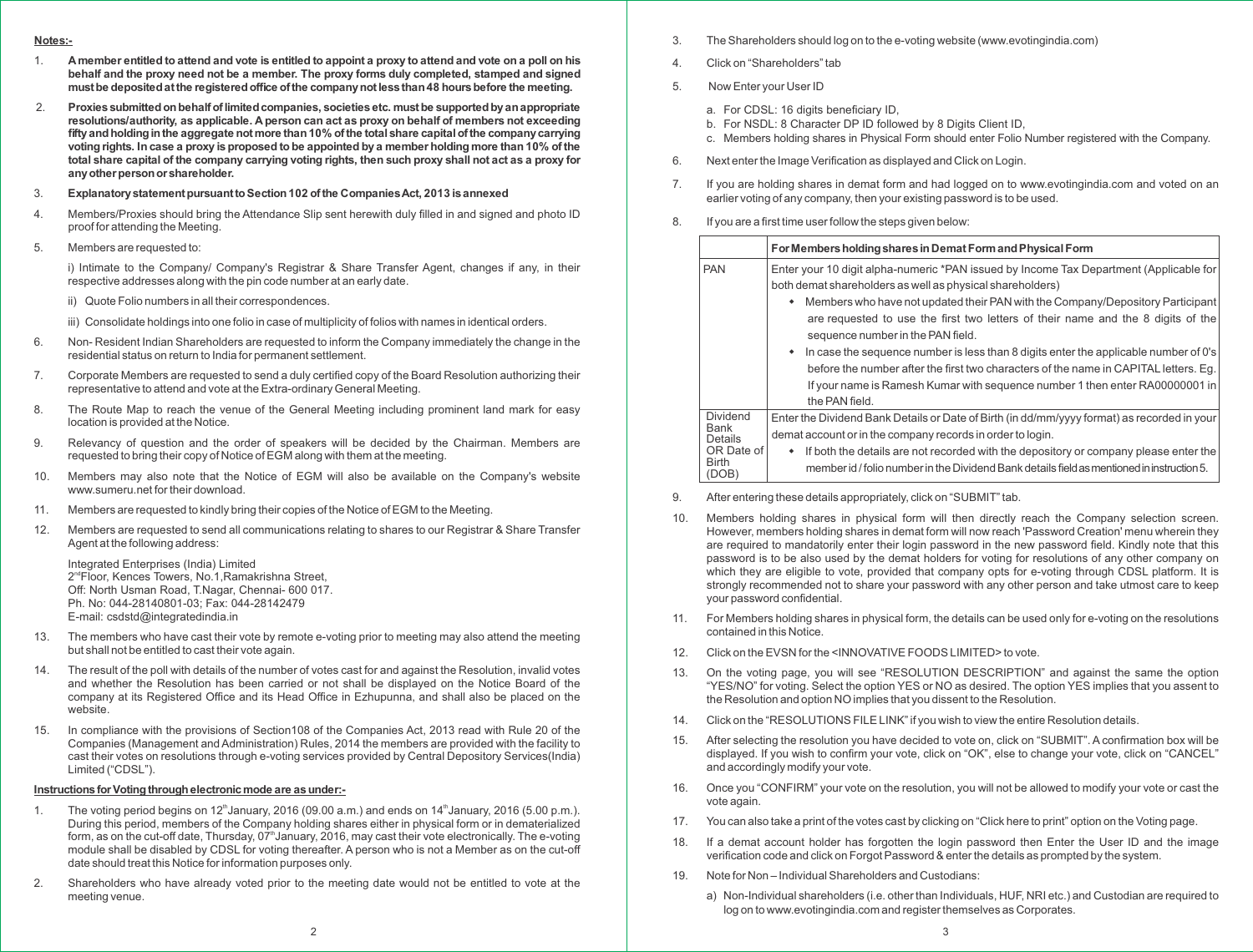- b) Ascanned copy of the Registration Form bearing the stamp and sign of the entity should be emailed to helpdesk.evoting@cdslindia.com.
- c) After receiving the login details a Compliance User should be created using the admin login and password. The Compliance User would be able to link the account(s) for which they wish to vote on.
- d) The list of accounts linked in the login should be mailed to helpdesk.evoting@cdslindia.com and on approval of the accounts they would be able to cast their vote.
- e) A scanned copy of the Board Resolution and Power of Attorney (POA) which they have issued in favour of the Custodian, if any, should be uploaded in PDF format in the system for the scrutinizer to verify the same.
- 20. In case you have any queries or issues regarding e-voting, you may refer the Frequently Asked Questions ("FAQs") and e-voting manual available at www.evotingindia.com, under help section or contact Mr. Wenceslaus Furtado, Deputy Manager, CDSL, Phiroze Jeejeebhoy Towers, 16<sup>th</sup> Floor, Dalal Street, Fort, Mumbai – 400001, Phone number: 18002005533, email id: helpdesk.evoting@cdslindia.com

#### **EXPLANATORY STATEMENT PURSUANT TO SECTION 102 OF THE COMPANIESACT, 2013**

#### **ItemNo:1**

In order to strengthen the capital base of the Company, the Board of Directors has decided to enhance the authorized capital from Rs. 45,00,00,000/- (Rupees Forty Five Crores only) consisting of 4,50,00,000 (Four Crore Fifty Lakhs) equity shares of Rs.10/- (Rupees Ten only) each to Rs. 68,00,00,000/- (Rupees Sixty Eight Crores only) consisting of 6,80,00,000 (Six Crore Eighty Lakhs) equity shares of Rs. 10/- (Rupees Ten Only) each. The Proposed increase in the capital requires the approval of members in General Meeting by way of an ordinary resolution. Consequent to the proposed increase in the Authorised Capital of the Company, its Memorandum of Association has to be amended so as to reflect the increase in share capital. The Board recommends that the resolutions as mentioned in item no. 1 be passed.

None of the Directors, Manager, Key Managerial Personnel and their relatives is interested in the above resolution.

As required by Section 102(3) of the Companies Act, 2013, Memorandum of Association of the Company shall be available for inspection at the registered office of the Company during business hours.

#### **ItemNo:2**

The Company is planning for further expansion of its business activities. Hence huge funds are required for its expansion. M/s. Peepul Capital Fund III LLC, having its office at St. Louis Business Centre, Cnr Desroches & St. Louis Streets, Port Louis, Mauritius, has shown its interest in providing funds to the Company by investing in the equity share capital of the Company.

"Preferential Allotment" means any offer of securities or invitation to subscribe securities to a selected group of persons by a company (other than by way of public offer) through issue of a private placement offer letter and which satisfies the conditions specified in section 42 and 62(1) (c) of the Companies Act, 2013. As per Section 42 of the Companies Act, 2013, to issue shares on preferential basis an offer letter must be send to proposed allottees. The consent of the members is therefore sought to authorize the Board to offer, issue and allot these shares in compliance with the Companies Act, 2013 and the rules framed thereunder.

Additional particulars required to be furnished as per the Companies (Share Capital and Debenture) Rules, 2014:

**a. The objects of the issue;**

The objects are further expansion and development of the company.

- **b. The total number of shares or other securities to be issued;** 2,16,57,395 equity shares.
- **c. The price or price band at/within which the allotment is proposed;** The issue price is Rs.15.2039/- (including Rs.5.2039/- Premium)
- **d. Basis on which the price has been arrived**

Valuation Report issued by M/s. Gagan Ghai & Co, on 10.12.2015. However the Board of Directors had discussion with investors and they have agreed for share premium at Rs. 5.2039/-

- **e. Relevant date with reference to which the price has been arrived at;** The relevant date is 30.11.2015
- **f. The class or classes of persons to whom the allotment is proposed to be made;** Foreign Body Corporate.
- **g. Intention of promoters, directors or key managerial personnel to subscribe to the offer;** None of the promoters, directors or key managerial personnel intend to subscribe to the offer.
- **h. The proposed time within which the allotment shall be complete;** Within 12 months from the date of approval by members.
- **i. The namesofthe proposedallottees andthe percentage ofpostpreferentialoffer capitalthatmay be heldbythem;**

| Name of the Proposed Allottee                                                          | Percentage of post preferential offer capital          |
|----------------------------------------------------------------------------------------|--------------------------------------------------------|
| Peepul Capital Fund III LLC                                                            | 35.63% (On account of the proposed allotment)<br>only) |
| St. Louis Business Centre, Cnr Desroches & St.<br>Louis Streets, Port Louis, Mauritius |                                                        |

- j. The change in control, if any, in the company that would occur consequent to the preferential offer; M/s. Peepul Capital Fund III LLC has agreed to purchase the entire shares of the Company held by Avacero Equity Holdings Ltd, the Holding Company and obtain control over the Company. However the preferential allotment will not cause any change in control.
- **k. The number of persons to whom allotment on preferential basis have already been made during the year, intermsofnumberofsecuritiesaswellasprice;** NIL
- **l. The justification forthe allotment proposed to be made for consideration otherthan cash together** with valuation report of the registered valuer; N.A.
- **m. The pre issue and post issue shareholding pattern of the company (on account of preferential allotmentonly):**

| SI. No.        | Category                                      | Pre Issue             |                        | Post Issue            |                        |
|----------------|-----------------------------------------------|-----------------------|------------------------|-----------------------|------------------------|
|                |                                               | No. of shares<br>held | % of shares<br>holding | No. of shares<br>held | % of shares<br>holding |
| A              | promoters' holding:                           |                       |                        |                       |                        |
| 1              | Indian:                                       |                       |                        |                       |                        |
|                | Individual                                    |                       |                        |                       |                        |
|                | <b>Bodies Corporate</b>                       | 9519                  | 0.02                   | 9519                  | 0.02                   |
|                | Sub Total                                     | 9519                  | 0.02                   | 9519                  | 0.02                   |
| B              | Non-Promoters' holding:                       |                       |                        |                       |                        |
| 1              | Institutional Investors                       |                       |                        |                       |                        |
| $\mathfrak{D}$ | Non-Institution:                              |                       |                        |                       |                        |
|                | Private Corporate Bodies                      | 36938                 | 0.09                   | 36938                 | 0.06                   |
|                | Directors and Relatives                       |                       |                        |                       |                        |
|                | Indian Public                                 | 517717                | 1.32                   | 517717                | 0.85                   |
|                | Others (Including NRIs)<br>Foreign Promoters- |                       |                        |                       |                        |
|                | Corporate Bodies                              | 38356671              | 98.03                  | 60014066              | 98.73                  |
|                | Foreign NRIs<br>Overseas Corporate Bodies     | 69298<br>125000       | 0.18<br>0.32           | 69298<br>125000       | 0.11<br>0.21           |
|                | <b>Banks</b>                                  | 60                    | 0.00                   | 60                    | 0.00                   |
|                | <b>Clearing Member</b>                        | 4812                  | 0.01                   | 4812                  | 0.01                   |
|                | Mutual Fund                                   | 5850                  | 0.01                   | 5850                  | 0.01                   |
|                | Sub Total (B)                                 | 39116346              | 99.98                  | 60773741              | 99.98                  |
|                | <b>GRAND TOTAL</b>                            | 39125865              | 100.00                 | 60783260              | 100.00                 |

The proposed resolution is recommended for the consideration of and approval by the shareholders of the Company by passing special resolution in the meeting. None of the Directors are interested in this resolution. As required by section 102(3) of the Companies Act, 2013, the documents with regard to the preferential issue shall be available for inspection at the Registered Office of the Company during business hours.

#### **By order of the Board of Directors**

Sd/- Sd/- **V.S. Sitaram P. Manoj Kumar** Whole-time Director & Chief Executive Officer (DIN: 01038711)<br>(DIN: 01038711) (DIN: 03527923) (DIN: 01038711)

Place : Ernakulam Date : 18.12.2015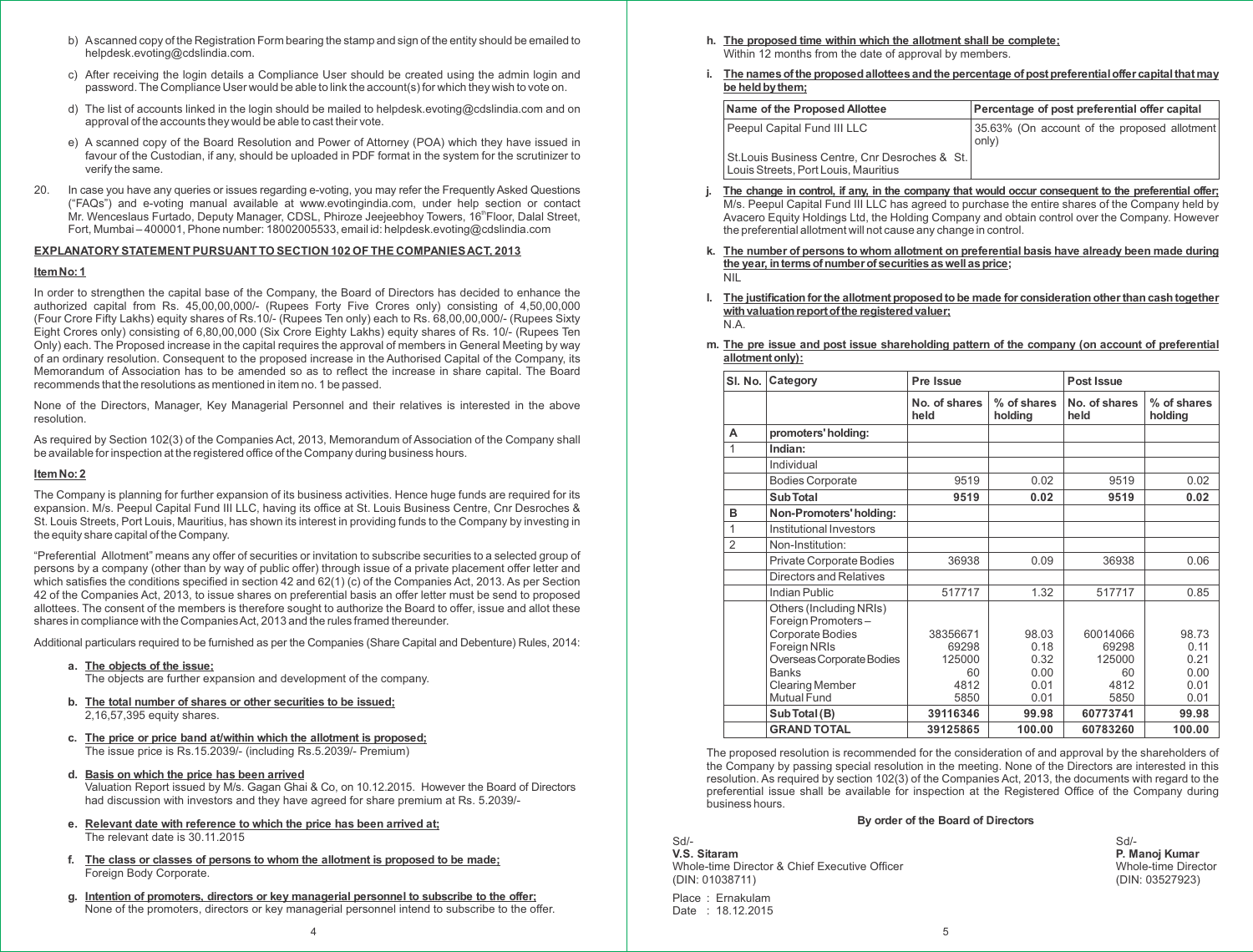

Form No. MGT-11 **INNOVATIVE FOODS LIMITED**

CIN: U51909KL1989PLC005465

Chakolas Habitat, A Block, 1 C, Thevara Ferry Road, Cochin, Kerala, India – 682013

#### **PROXY FORM**

(Pursuant to section 105(6) of the Companies Act, 2013 and rules 19(3) of the Companies (Management and Administration) Rules, 2014)

Name of the member (s) :

Registered address :

E-mail Id :

 $\mathbb{X}$ 

Folio No :

I/We, being the member (s) of …………. shares of the above named company, hereby appoint

as my/our proxy to attend and vote (on a poll) for me/us and on my/our behalf at Extra-ordinary general meeting **th** of the company,tobeheldon**Friday,the 15 dayofJanuary, 2016** atRivieraSuites,ThevaraWaterFront, Ernakulam - 682 013 at 10.00 AM and at any adjournment thereof in respect of such resolutions as are indicated below:

| <b>SPECIAL BUSINESS</b>              | <b>Tick</b><br>appropriately |
|--------------------------------------|------------------------------|
| Increase of Authorised Share Capital | For / Against                |
| Further Issue of Shares              | For / Against                |

Signed this .................................. day of ........................... 2015.

|                          |                                                                                                            | Affix   |
|--------------------------|------------------------------------------------------------------------------------------------------------|---------|
|                          |                                                                                                            | Revenue |
| Signature of Shareholder | Signature of Proxy holder(s)                                                                               | Stamp   |
|                          | Note: This form of proxy in order to be effective should be duly completed and deposited at the Registered |         |

Note: This form of proxy in order to be effective should be duly completed and deposited at the Registered **Office ofthe Company, notlessthan48 hoursbefore the commencementofthe Meeting.**

#### **INNOVATIVE FOODS LIMITED**

CIN: U51909KL1989PLC005465

Chakolas Habitat, A Block, 1 C, Thevara Ferry Road, Cochin, Kerala, India – 682013

**ATTENDANCE SLIP**

| Registered Folio No. |  |
|----------------------|--|
| No. of Shares Held   |  |

I certified that I am a registered Shareholder/ Proxy for the registered shareholder of the Company. I hereby record my presence at the Extra-ordinary General Meeting of the Company at Riviera Suites, Thevara Water Front, Ernakulam- 682 013 at 10.00 AM on Friday, 15<sup>th</sup> January 2016. Member's Name: Name: Proxy's Name:

Note:

Member's/ Proxy's Signature

1. Please fill this attendance slip and hand over at the entrance of the Hall

2. Members/ Proxy Holders/ Authorised Representatives are requested to show their Photo ID Proof for attending the Meeting

3. Authorised Representatives of Corporate members shall produce proper authorisation issued in their favour.

6 **6** 7 7 8 9 7 8 9 7 8 9 7 8 9 7 8 9 7 8 9 7 8 9 7 8 9 7 8 9 7 8 9 7 8 9 7 8 9 7 8 9 7 8 9 7 8 9 7 8 9 7 8 9 7 8 9 7 8 9 7 8 9 7 8 9 7 8 9 7 8 9 7 8 9 7 8 9 7 8 9 7 8 9 7 8 9 7 8 9 7 8 9 7 8 9 7 8 9 7 8 9 7 8 9 7 8 9 7 8